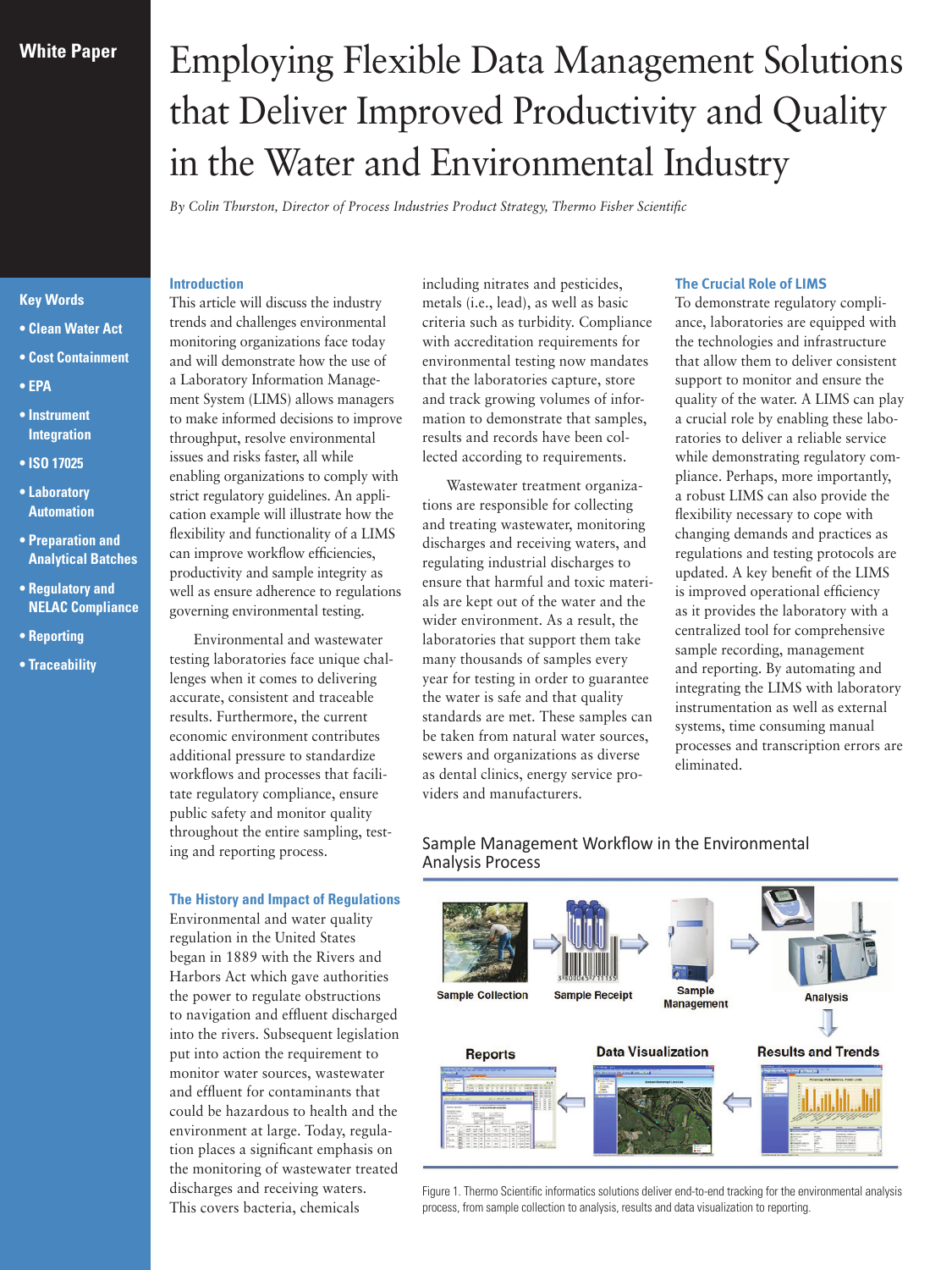A LIMS can help to determine the quality of wastewater and environmental waters, demonstrate compliance with industry regulations and track and manage laboratory operating costs and processes more efficiently. LIMS are invaluable tools in helping environmental monitoring laboratories assist treatment operations to achieve compliance with Federal and State clean water standards, as well as facilitate the automation of its processes to create an extremely cost and time efficient laboratory.

Such use of a LIMS in the environment and wastewater testing industry is increasingly widespread due to the advantages it brings with regards to sample tracking and data management capabilities. Moreover, a LIMS helps ensure that an operation is compliant with regulations during its treatment and analysis of wastewater. While a LIMS has built in functionality specifically designed for the water and environmental industry, it can also be configured to meet a company's evolving business model practices. With the right high-end LIMS, a laboratory can be confident that the data system does not dictate how operations are run. Rather, its flexibility can allow the system to reflect how a company wishes to operate.

#### **An Application Example**

A typical mid-western wastewater treatment agency (the Agency) employs a LIMS not only for its sample tracking and data management capabilities but, more importantly, for its flexibility to be quickly customized to meet rapidly changing requirements in the environmental monitoring arena. The LIMS has the ability to constantly evolve in little and big ways to stay in tune with the company's business models. This ease in extendibility has allowed the Agency to configure the LIMS to meet its ever changing needs and practices.

In addition, the Agency works with over 1,000 industrial clients to substantially reduce the amount of pollution entering the wastewater collection system. This Agency issues a license to each client and performs regular monitoring under the terms of the license. Each client must test its discharge through properly constructed test and analysis regimes and report their findings regularly – the Agency then uses its LIMS to conduct spot checks to ensure that legitimate data are being reported.

#### **Tracking Costs and Improving Lab Productivity**

Our example laboratory found that its LIMS can also be configured to act as a cost tracking system, recording where and what areas it is spending its time and then allocate budget accordingly. In past decades, this was completed by using a paper based recording system. With the flexibility of the LIMS, these processes were automated so employees log into the database on specified intervals and indicate where their time has been spent. The system calculates hours spent per analysis in real-time, enabling more timely, efficient and accurate records. Managers can use this information to determine how efficient their operations are running and implement continuous improvement measures to increase lab productivity. With this kind of real-time monitoring, changes in analytical time productivity can be spotted and issues can be identified and addressed. This productivity tool also provides more credible data that demonstrates the positive results of implementing productivity enhancement strategies.

#### **Permit Reporting Module and Regulatory Compliance**

As required by the Clean Water Act, the National Pollution Discharge Elimination System (NPDES) permit program controls water pollution by regulating point sources that discharge pollutants into waters of the United States. Every discharger must have a permit and file monthly reporting of data, including complex calculations such as rolling average limits. Prior to implementing the LIMS, all permits at the Agency were done by hand. In the late 1970s, a primitive Fortran system was used to collect all necessary data and produced an output report which was manually transcribed to create the official reports issued by the state. Every time a new permit was issued, new rules and how data needed to be reported would be introduced. As a result, the Fortran program had to be rewritten and the old code did not always get saved; at that point, rerunning the NPDES permit report for a prior period would not produce the same result. As the Agency is responsible for being able to verify the correctness of calculations used to generate reports, the loss of code documentation was a real concern.

One of the most important customized reporting tools that the Agency implemented is the NPDES Permit Reporting Module so all of the appropriate data would be stored and then reported within the LIMS. Now when a permit change occurs it can easily be incorporated and the previous code that was applicable in the past is retained. The LIMS now keeps a complete history and when old reports are rerun, the LIMS implements the code that was in place at that time. The Permit



Figure 2. The ability to link external documents such as Standard Operating Procedures (SOPs) to analytical methods further demonstrates the ability of SampleManager LIMS to integrate critical laboratory information through one central source. Integration to instrument software and other enterprise systems ensures SampleManager is flexible and expandable to fit your business operations.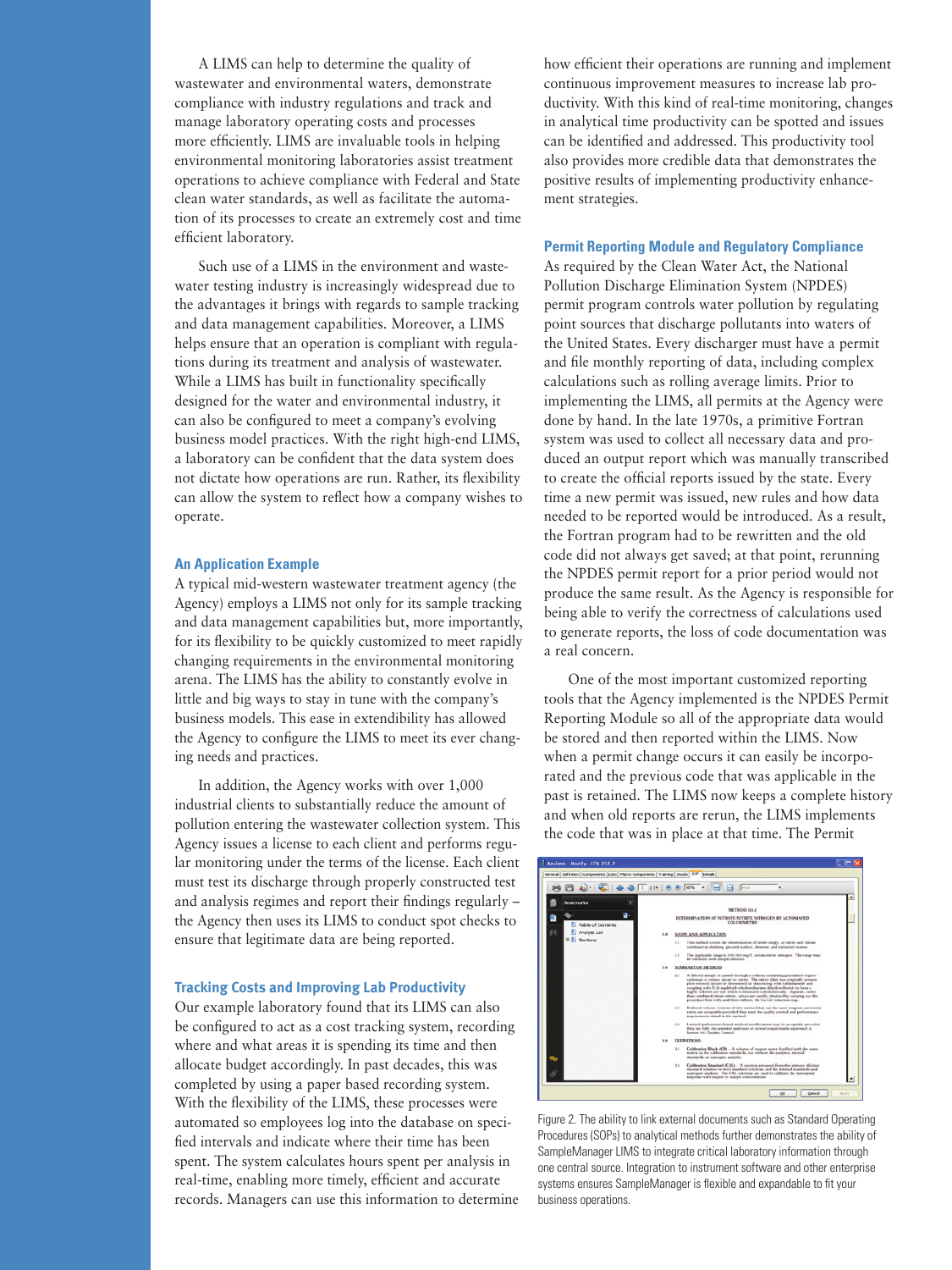Reporting Module is extremely granular and allows the company to effectively manage NPDES permits, discharge points, parameters and samples. This is vital for how laboratories do their work and document the accuracy of historical processes.

Due to its flexibility, the same reporting module is also used to electronically report a complete set of process control data every hour to all of the treatment plant operators to help facilitate efficient and compliant running of plants. In the past each section of the report had to be distributed via paper using an in-house designed report format.

#### **Tracking Warehouse Orders and Costs**

The LIMS also provides an automated system to track warehouse orders and costs. The Agency built a module that mimicked its warehouse ordering system so lab employees can easily track and manage warehouse orders using simple drop-down lists. This eliminates errors associated with filing and paperwork and provides management the ability to track warehouse costs in a very efficient manner. In addition to labor hours, expendable costs and equipment amortization are components of the larger picture of productivity – the total cost of units of analytical work. The tracking of all material purchasing costs (and trends) in the LIMS allows this information to be seamlessly merged with labor and other costs into real-time measures of the total cost of doing business.

#### **Automating Lab Operations with Instrument Integration**

Automating sample handling by integrating the LIMS with instruments has dramatically improved data quality and lab efficiency. By integrating the LIMS with inorganic auto analyzers, the Agency utilizes and automatically populates worksheets with results and approved methods to eliminate manual, error prone processes. Worksheets can be created to set up batches (analytical runs) and create a 'run list' to organize samples, ensuring sample

accuracy and improving process efficiencies. With this automated bidirectional exchange of data, between the LIMS and instrumentation, all information is stored in the LIMS, making certain that reliable methods are always used and data quality is preserved. Again, the flexibility of the LIMS allows for easier configuration to accommodate the large variety of instrument data formats.

#### **Ensuring Regulatory Compliance and Traceability**

The use of a LIMS provides the Agency with a corporate standard for sample tracking and data management, enabling efficient testing of all samples that pass through the laboratory for process testing and quality assurance purposes. Furthermore, the LIMS facilitates the efficient electronic collection, movement, storage and tracking of data and results. This enables the lab, plant operations and its clients to improve productivity and efficiency all while ensuring regulatory compliance.

Our example utility agency must ensure that their laboratories are able to constantly evolve in order to keep up with scientific advances and regulatory changes. Their LIMS can be easily adapted to help them meet these needs. It is easy to search and find specific times in the database and formulate reports. By centralizing projects and standardizing processes, managers can quickly and easily search data i.e. for gathering and presenting reports to inspectors, demonstrating full compliance and ensuring that regulatory requirements have been met.

A key feature of the flexible LIMS is the ability to have a "one stop shopping" environment for all Lab operations. All data is centralized and accessed through the standard LIMS interface. For example, all analytical Standard Operating Procedures are stored in the LIMS and are immediately reviewable at any point in the analysis. Even the Lab Quality Assurance Manual is one click away from the LIMS opening screen. This centralization of storage and access assures greater consistency and standardization across all laboratory processes.

Figure 3. These **twelve essential quality control (QC) checks must** be clearly documented in the written SOP (or method) along with a performance specification or description for each of the twelve checks.

- 1. Demonstration of Capability (DOC)
- 2. Method Detection Limit (MDL)
- 3. Laboratory reagent blank (LRB), also referred to as method blank
- 4. Laboratory fortified blank (LFB), also referred to as a spiked blank, or laboratory control sample (LCS)
- 5. Matrix spike, matrix spike duplicate, or laboratory fortified blank duplicate (LFBD) for suspected difficult matrices
- 6. Internal standards, surrogate standards (for organic analysis) or tracers (for radiochemistry)
- 7. Calibration (initial and continuing), initial and continuing performance (ICP) solution also referred to as initial calibration verification (ICV) and continuing calibration verification (CCV)
- 8. Control charts (or other trend analyses of quality control results)
- 9. Corrective action (root cause analyses)
- 10. QC acceptance criteria
- 11. Definitions of a batch (preparation and analytical)
- 12. Specify a minimum frequency for conducting these QC checks